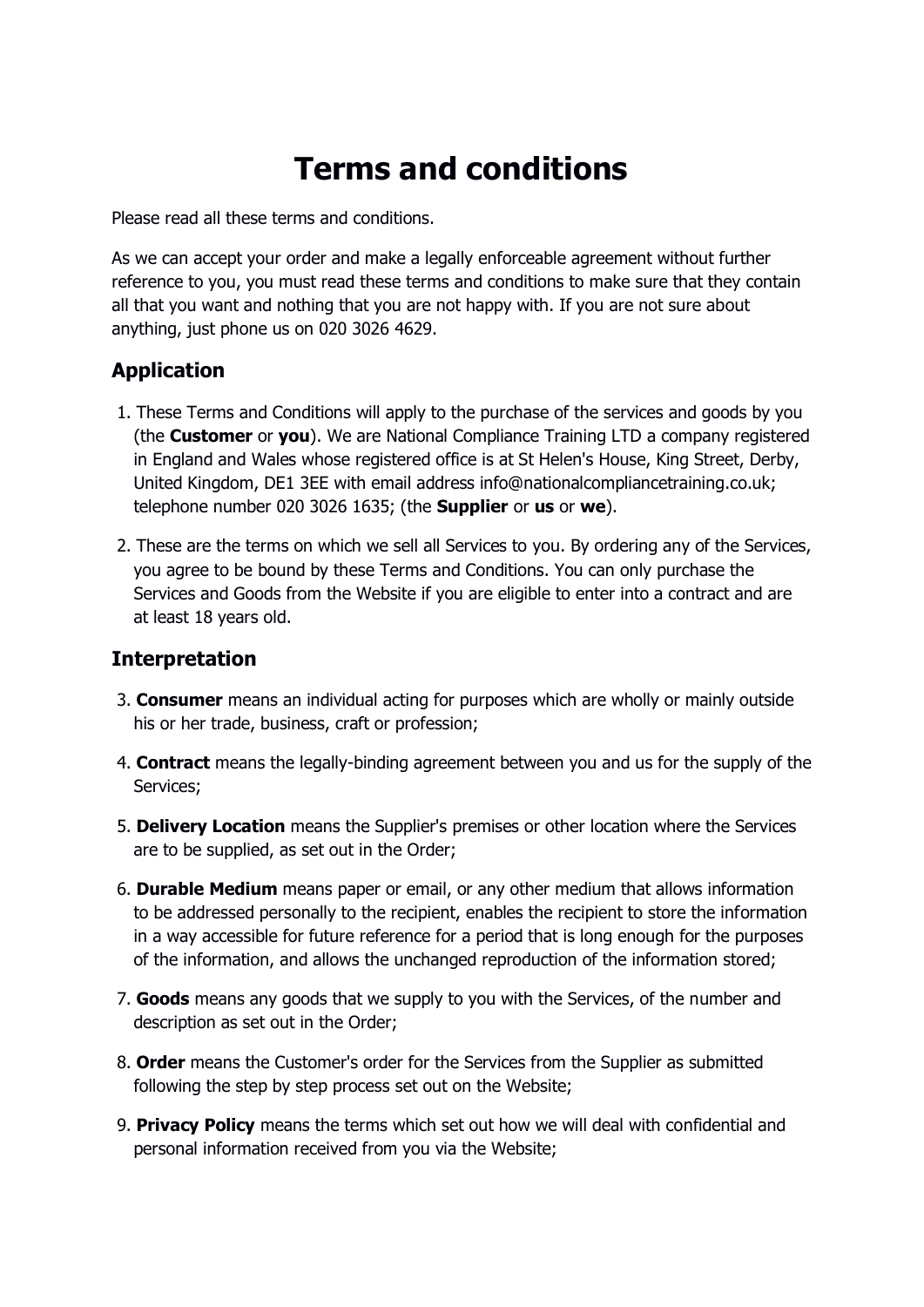- 10. **Services** means the services advertised on the Website, including any Goods, of the number and description set out in the Order;
- 11. **Website** means our website nationalcompliancetraining.co.uk on which the Services are advertised.

#### **Services**

- 12. The description of the Services and any Goods is as set out in the Website, catalogues, brochures or other form of advertisement. Any description is for illustrative purposes only and there may be small discrepancies in the size and colour of any Goods supplied.
- 13. In the case of Services and any Goods made to your special requirements, it is your responsibility to ensure that any information or specification you provide is accurate.
- 14. All Services which appear on the Website are subject to availability.
- 15. We can make changes to the Services which are necessary to comply with any applicable law or safety requirement. We will notify you of these changes.

#### **Customer responsibilities**

- 16. You must have an iOS or Windows Desktop or Laptop device; or Windows tablet device with a webcam.
- 17. You must co-operate with us in all matters relating to the Services, provide us and our authorised employees and representatives with access to any premises under your control as required, provide us with all information required to perform the Services and obtain any necessary licences and consents (unless otherwise agreed).
- 18. Failure to comply with the above is a Customer default which entitles us to suspend performance of the Services until you remedy it or if you fail to remedy it following our request, we can terminate the Contract with immediate effect on written notice to you.

## **Personal information and Registration**

- 19. When registering to use the Website you must set up a username and password. You remain responsible for all actions taken under the chosen username and password and undertake not to disclose your username and password to anyone else and keep them secret.
- 20. We retain and use all information strictly under the Privacy Policy.
- 21. We may contact you by using e-mail or other electronic communication methods and by pre-paid post and you expressly agree to this.

#### **Basis of Sale**

22. The description of the Services and any Goods in our website does not constitute a contractual offer to sell the Services or Goods. When an Order has been submitted on the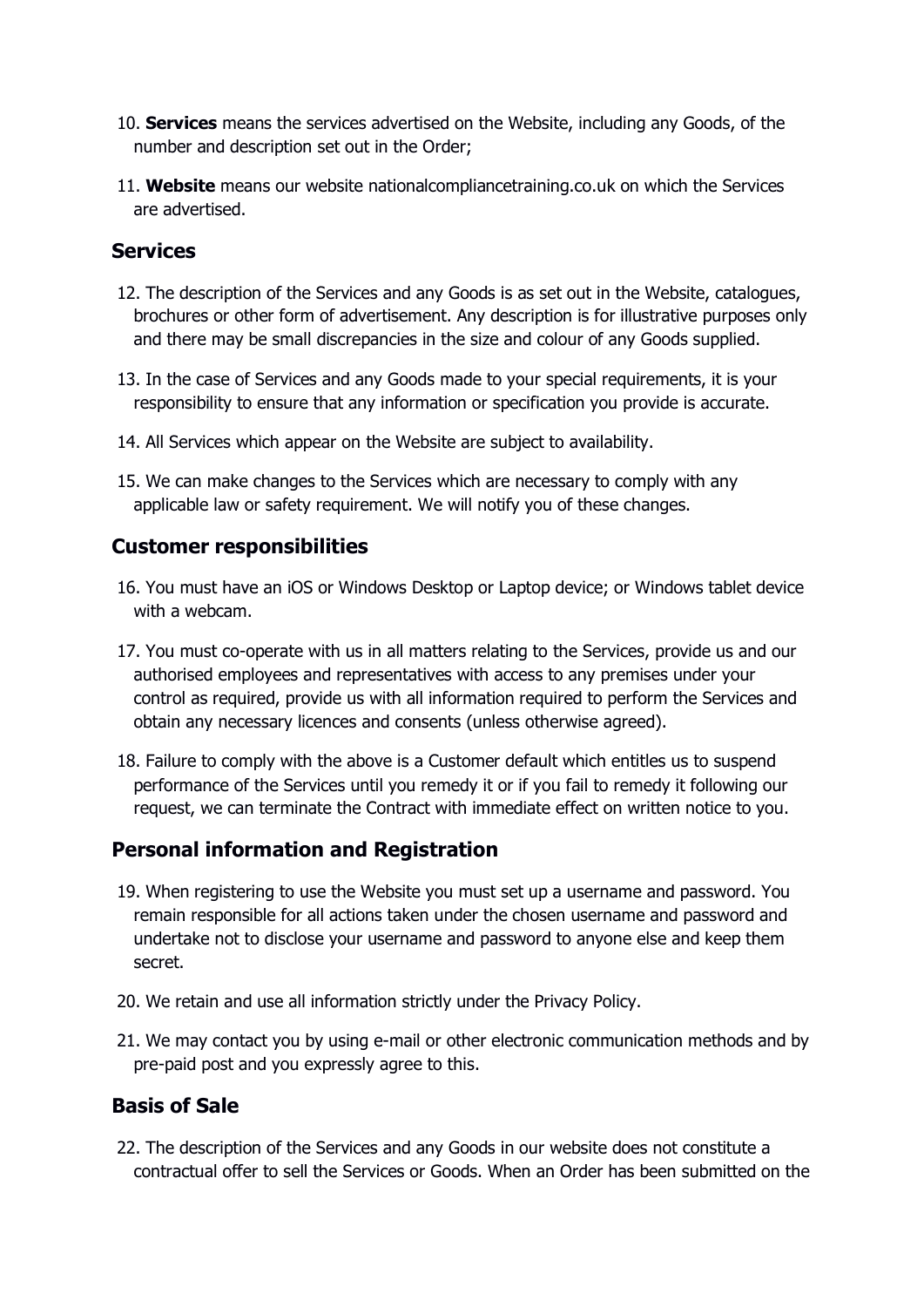Website, we can reject it for any reason, although we will try to tell you the reason without delay.

- 23. The Order process is set out on the Website. Each step allows you to check and amend any errors before submitting the Order. It is your responsibility to check that you have used the ordering process correctly.
- 24. A Contract will be formed for the Services ordered only when you receive an email from us confirming the Order (**Order Confirmation**). You must ensure that the Order Confirmation is complete and accurate and inform us immediately of any errors. We are not responsible for any inaccuracies in the Order placed by you. By placing an Order you agree to us giving you confirmation of the Contract by means of an email with all information in it (ie the Order Confirmation). You will receive the Order Confirmation within a reasonable time after making the Contract, but in any event not later than the delivery of any Goods supplied under the Contract, and before performance begins of any of the Services.
- 25. Any quotation or estimate of Fees (as defined below) is valid for a maximum period of 1 day from its date, unless we expressly withdraw it at an earlier time.
- 26. No variation of the Contract, whether about description of the Services, Fees or otherwise, can be made after it has been entered into unless the variation is agreed by the Customer and the Supplier in writing.
- 27. We intend that these Terms and Conditions apply only to a Contract entered into by you as a Consumer. If this is not the case, you must tell us, so that we can provide you with a different contract with terms which are more appropriate for you and which might, in some respects, be better for you, eg by giving you rights as a business.

## **Fees and Payment**

- 28. The fees (**Fees**) for the Services, the price of any Goods (if not included in the Fees) and any additional delivery or other charges is that set out on the Website at the date we accept the Order or such other price as we may agree in writing. Prices for Services may be calculated on a fixed price or on a standard daily rate basis.
- 29. Fees and charges include VAT at the rate applicable at the time of the Order.
- 30. You must pay by submitting your credit or debit card details with your Order and we can take payment immediately or otherwise before delivery of the Services.

#### **Delivery**

- 31. We will deliver the Services, including any Goods, to the Delivery Location by the time or within the agreed period or, failing any agreement:
	- a. in the case of Services, within a reasonable time; and
	- b. in the case of Goods, without undue delay and, in any event, not more than 30 days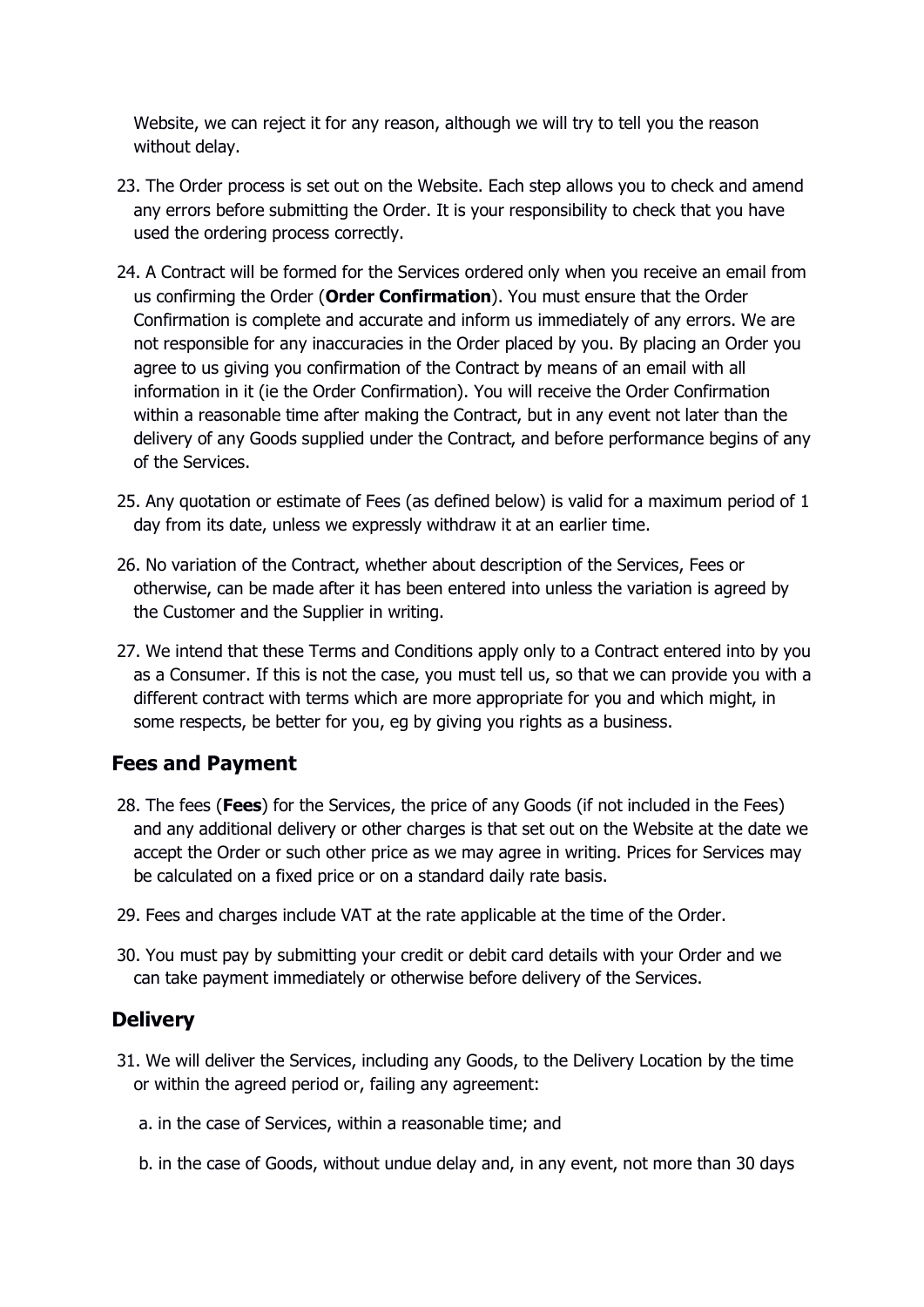after the day on which the Contract is entered into.

- 32. In any case, regardless of events beyond our control, if we do not deliver the Services on time, you can require us to reduce the Fees or charges by an appropriate amount (including the right to receive a refund for anything already paid above the reduced amount). The amount of the reduction can, where appropriate, be up to the full amount of the Fees or charges.
- 33. In any case, regardless of events beyond our control, if we do not deliver the Goods on time, you can (in addition to any other remedies) treat the Contract at an end if:
	- a. we have refused to deliver the Goods, or if delivery on time is essential taking into account all the relevant circumstances at the time the Contract was made, or you said to us before the Contract was made that delivery on time was essential; or
	- b. after we have failed to deliver on time, you have specified a later period which is appropriate to the circumstances and we have not delivered within that period.
- 34. If you treat the Contract at an end, we will (in addition to other remedies) promptly return all payments made under the Contract.
- 35. If you were entitled to treat the Contract at an end, but do not do so, you are not prevented from cancelling the Order for any Goods or rejecting Goods that have been delivered and, if you do this, we will (in addition to other remedies) without delay return all payments made under the Contract for any such cancelled or rejected Goods. If the Goods have been delivered, you must return them to us or allow us to collect them from you and we will pay the costs of this.
- 36. If any Goods form a commercial unit (a unit is a commercial unit if division of the unit would materially impair the value of the goods or the character of the unit) you cannot cancel or reject the Order for some of those Goods without also cancelling or rejecting the Order for the rest of them.
- 37. We do not generally deliver to addresses outside England and Wales, Scotland, Northern Ireland, the Isle of Man and Channels Islands. If, however, we accept an Order for delivery outside that area, you may need to pay import duties or other taxes, as we will not pay them.
- 38. You agree we may deliver the Goods in instalments if we suffer a shortage of stock or other genuine and fair reason, subject to the above provisions and provided you are not liable for extra charges.
- 39. If you or your nominee fail, through no fault of ours, to take delivery of the Services at the Delivery Location, we may charge the reasonable costs of storing and redelivering them.
- 40. The Goods will become your responsibility from the completion of delivery or Customer collection. You must, if reasonably practicable, examine the Goods before accepting them.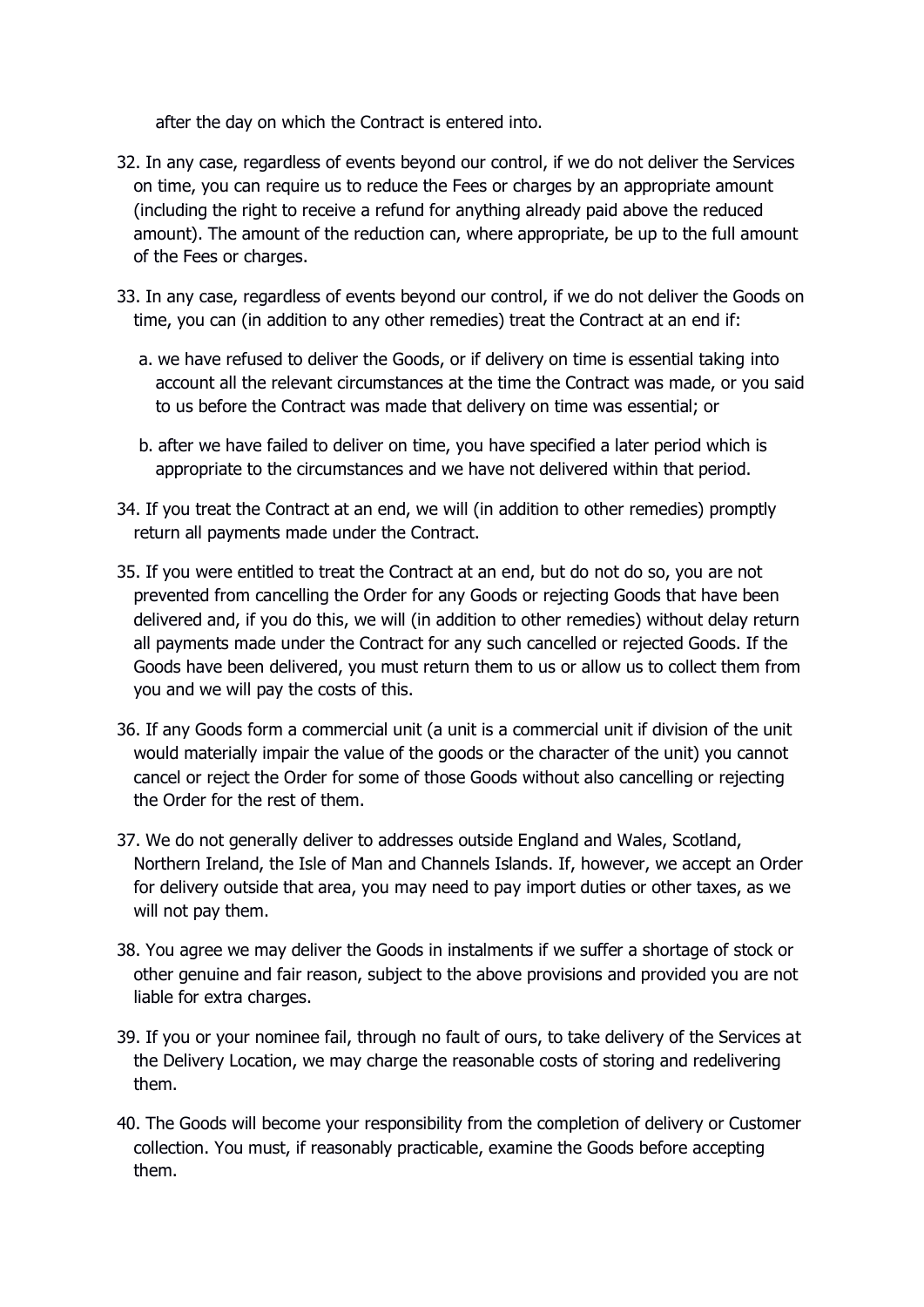## **Risk and Title**

- 41. Risk of damage to, or loss of, any Goods will pass to you when the Goods are delivered to you.
- 42. You do not own the Goods until we have received payment in full. If full payment is overdue or a step occurs towards your bankruptcy, we can choose, by notice to cancel any delivery and end any right to use the Goods still owned by you, in which case you must return them or allow us to collect them.

## **Withdrawal and cancellation**

- 43. You can withdraw the Order by telling us before the Contract is made, if you simply wish to change your mind and without giving us a reason, and without incurring any liability.
- 44. This is a **distance contract** (as defined below) which has the cancellation rights (**Cancellation Rights**) set out below. These Cancellation Rights, however, do not apply, to a contract for the following goods and services (with no others) in the following circumstances:
	- a. goods that are made to your specifications or are clearly personalised including examinations and course registrations made in a specific name;
	- b. goods which are liable to deteriorate or expire rapidly.

#### **Right to cancel – Face-to-Face Training**

- 45. Cancellations of in-house training courses are subject to a 25% administration fee where the cancellation is made more than one calendar month before the date of the training course. No refund is payable for a cancellation made within the 14 days immediately prior to the training course  $-$  in this event the full sum shown on the invoice remains payable.
	- a. Up to 30 days of course commencement individual delegates may transfer free of charge to any other equivalent price or cheaper course (balance to pay for more expensive course). For cancellations, an administration fee of £50 (plus VAT) per delegate will be charged.
	- b. Between one calendar month and 5 working days prior to the commencement of the course delegates may transfer free of charge to any other equivalent price or cheaper course (balance to pay for more expensive course). For cancellations, an administration fee of £100 (plus VAT) per delegate will be charged.
- 46. Between 5 working days and the commencement of the course No refund. No discounts. No transfers permitted.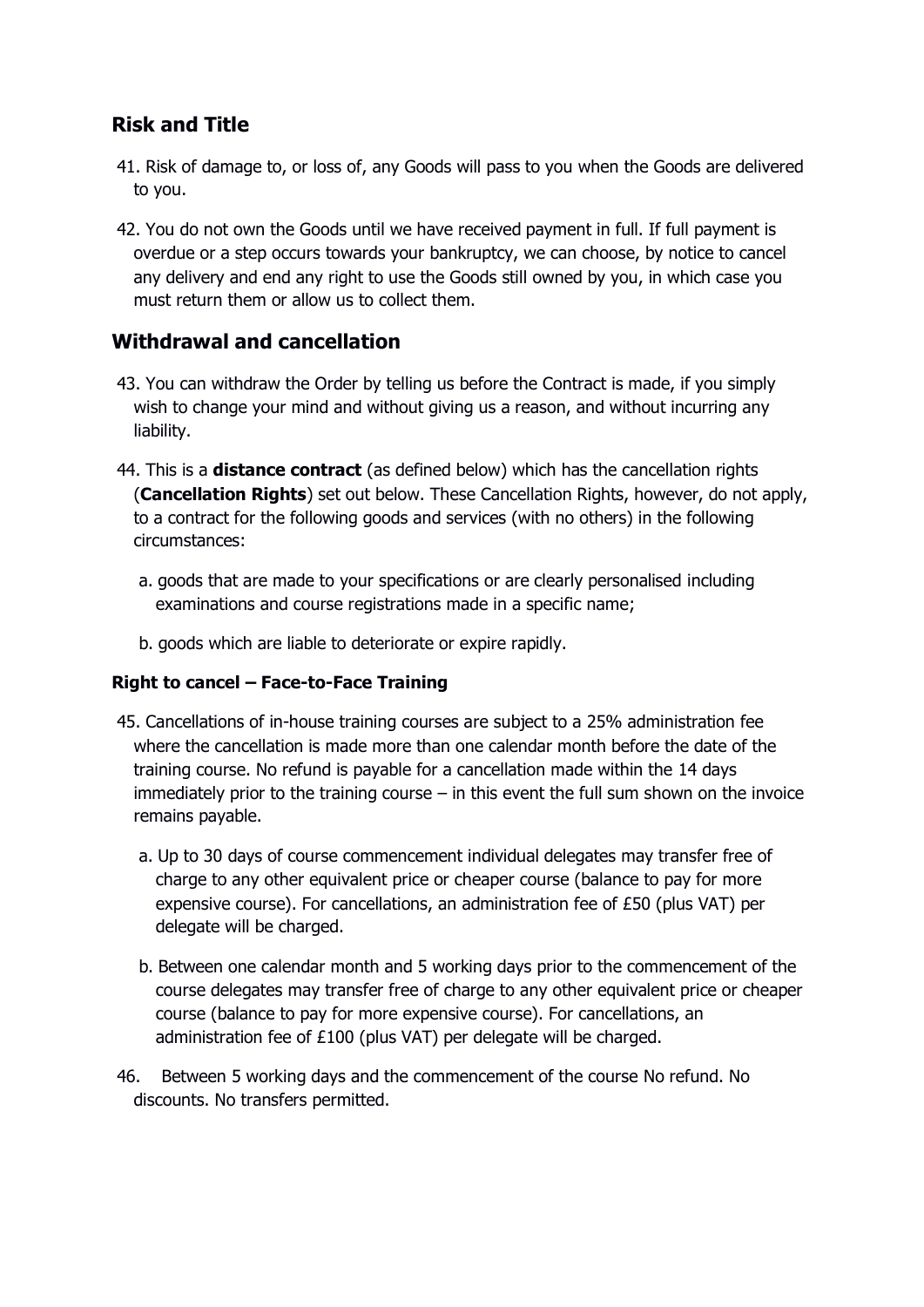#### **47. Right to cancel – Online CPC Training**

- a. Up to 1 working day prior to the commencement of the course delegates may transfer free of charge to any other equivalent price or cheaper course (balance to pay for more expensive course). A refund or credit note is available.
- b. Between 1 full working day and the commencement of the course No refund. No discounts. No transfers permitted.
- 48. The cancellation period will expire after 14 days from the day on which you acquire, or a third party, other than the carrier, indicated by you, acquires physical possession of the last of the Goods. In a contract for the supply of services only (without goods), the cancellation period will expire 14 days from the day the Contract was entered into. In a contract for the supply of goods over time (ie subscriptions), the right to cancel will be 14 days after the first delivery.
- 49. To exercise the right to cancel, you must inform us of your decision to cancel this Contract by a clear statement setting out your decision (eg a letter sent by post, fax or email). You can use the attached model cancellation form, but it is not obligatory. In any event, you must be able to show clear evidence of when the cancellation was made, so you may decide to use the model cancellation form.
- 50. You can also electronically fill in and submit the model cancellation form or any other clear statement of the Customer's decision to cancel the Contract on our website nationalcompliancetraining.co.uk . If you use this option, we will communicate to you an acknowledgement of receipt of such a cancellation in a Durable Medium (eg by email) without delay.
- 51. To meet the cancellation deadline, it is sufficient for you to send your communication concerning your exercise of the right to cancel before the cancellation period has expired.

Commencement of Services in the cancellation period

52. We must not begin the supply of a service (being part of the Services) before the end of the cancellation period unless you have made an express request for the sterervice.

Effects of cancellation in the cancellation period

53. Except as set out below, if you cancel this Contract, we will reimburse to you all payments received from you, including the costs of delivery (except for the supplementary costs arising if you chose a type of delivery other than the least expensive type of standard delivery offered by us).

Payment for Services commenced during the cancellation period

54. Where a service is supplied (being part of the Service) before the end of the cancellation period in response to your express request to do so, you must pay an amount for the supply of the service for the period for which it is supplied, ending with the time when we are informed of your decision to cancel the Contract. This amount is in proportion to what has been supplied in comparison with the full coverage of the Contract. This amount is to be calculated on the basis of the total price agreed in the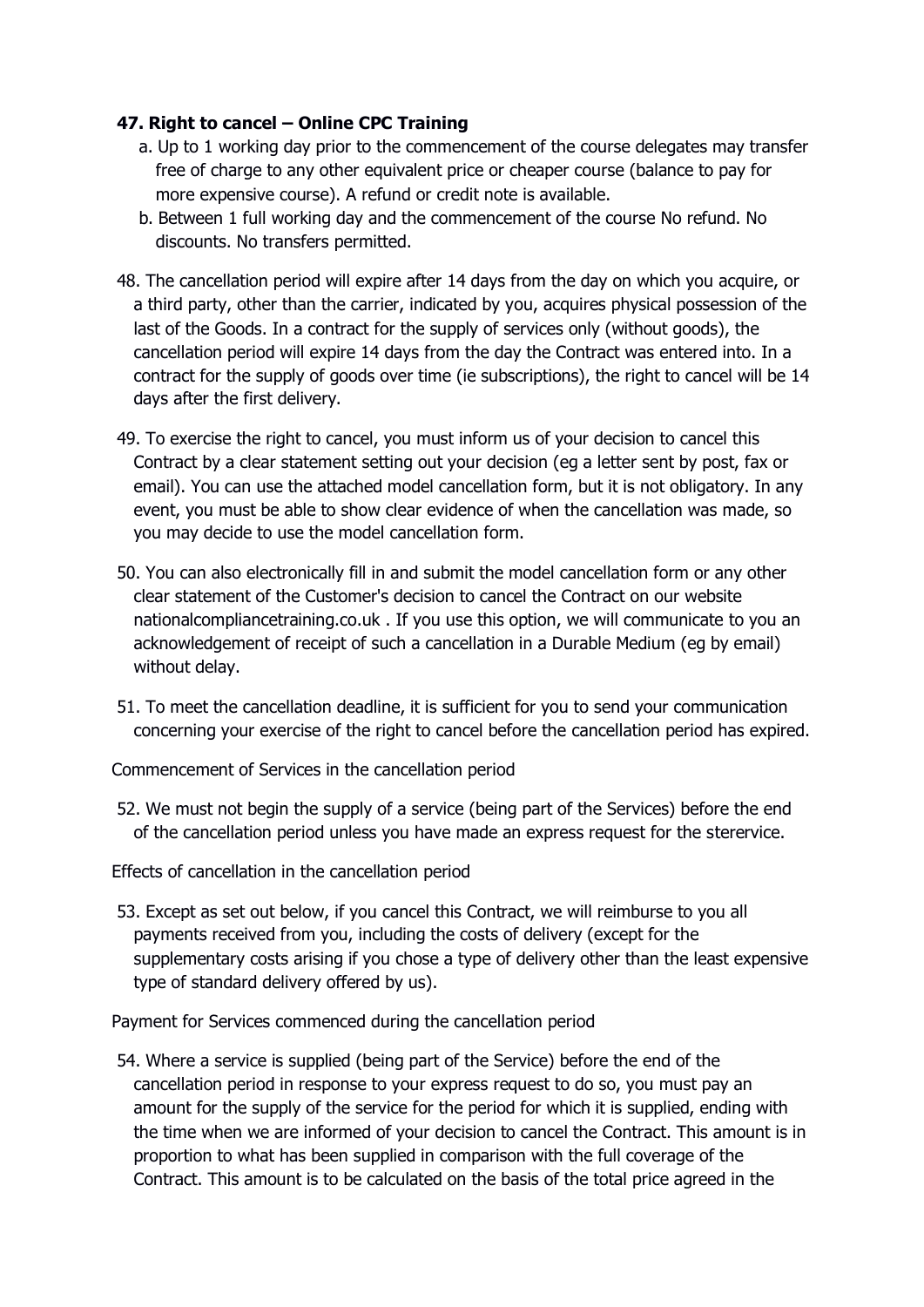Contract or, if the total price were to be excessive, on the basis of the market value of the service that has been supplied, calculated by comparing prices for equivalent services supplied by other traders. You will bear no cost for supply of that service, in full or in part, in this cancellation period if that service is not supplied in response to such a request.

#### Deduction for Goods supplied

55. We may make a deduction from the reimbursement for loss in value of any Goods supplied, if the loss is the result of unnecessary handling by you (ie handling the Goods beyond what is necessary to establish the nature, characteristics and functioning of the Goods: eg it goes beyond the sort of handling that might be reasonably allowed in a shop). This is because you are liable for that loss and, if that deduction is not made, you must pay us the amount of that loss.

#### Timing of reimbursement

- 56. If we have not offered to collect the Goods, we will make the reimbursement without undue delay, and not later than:
	- a. 14 days after the day we receive back from you any Goods supplied, or
	- b. (if earlier) 14 days after the day you provide evidence that you have sent back the Goods.
- 57. If we have offered to collect the Goods or if no Goods were supplied or to be supplied (ie it is a contract for the supply of services only), we will make the reimbursement without undue delay, and not later than 14 days after the day on which we are informed about your decision to cancel this Contract.
- 58. We will make the reimbursement using the same means of payment as you used for the initial transaction, unless you have expressly agreed otherwise; in any event, you will not incur any fees as a result of the reimbursement.

#### Returning Goods

- 59. If you have received Goods in connection with the Contract which you have cancelled, you must send back the Goods or hand them over to us at without delay and in any event not later than 14 days from the day on which you communicate to us your cancellation of this Contract. The deadline is met if you send back the Goods before the period of 14 days has expired. You agree that you will have to bear the cost of returning the Goods.
- 60. For the purposes of these Cancellation Rights, these words have the following meanings:
	- a. **distance contract** means a contract concluded between a trader and a consumer under an organised distance sales or service-provision scheme without the simultaneous physical presence of the trader and the consumer, with the exclusive use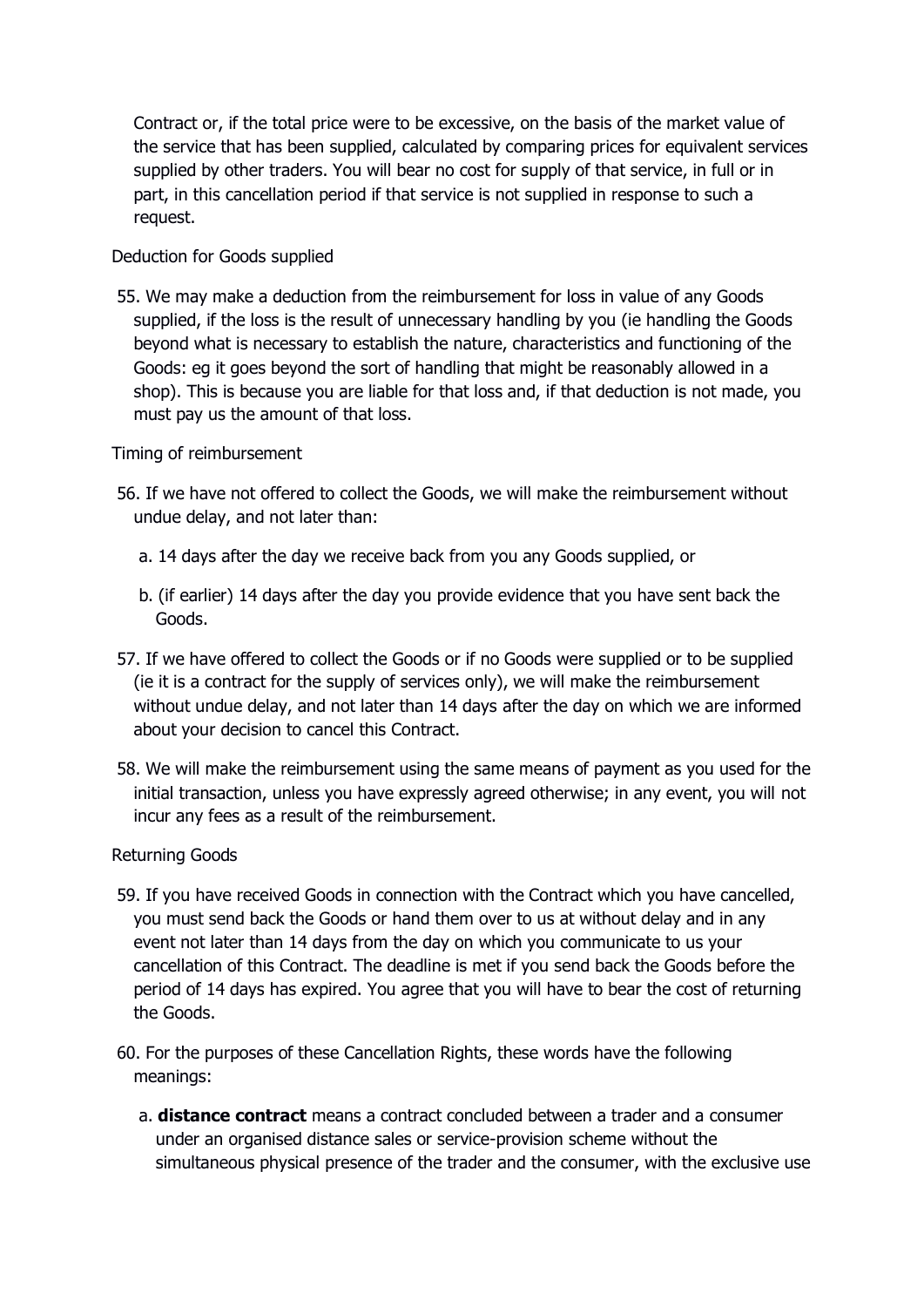of one or more means of distance communication up to and including the time at which the contract is concluded;

b. **sales contract** means a contract under which a trader transfers or agrees to transfer the ownership of goods to a consumer and the consumer pays or agrees to pay the price, including any contract that has both goods and services as its object.

## **Conformity**

- 61. We have a legal duty to supply the Goods in conformity with the Contract, and will not have conformed if it does not meet the following obligation.
- 62. Upon delivery, the Goods will:
	- a. be of satisfactory quality;
	- b. be reasonably fit for any particular purpose for which you buy the Goods which, before the Contract is made, you made known to us (unless you do not actually rely, or it is unreasonable for you to rely, on our skill and judgment) and be fit for any purpose held out by us or set out in the Contract; and
	- c. conform to their description.
- 63. It is not a failure to conform if the failure has its origin in your materials.
- 64. We will supply the Services with reasonable skill and care.
- 65. We will provide the following after-sales service: The supplier will support the customer in accessing training material and gaining access to the online invigilation portal. Following successful completion the supplier will provide full certification alongside the offer of additional services for the application of a personal licence and online criminal records check for an additional fee.
- 66. In relation to the Services, anything we say or write to you, or anything someone else says or writes to you on our behalf, about us or about the Services, is a term of the Contract (which we must comply with) if you take it into account when deciding to enter this Contract, or when making any decision about the Services after entering into this Contract. Anything you take into account is subject to anything that qualified it and was said or written to you by us or on behalf of us on the same occasion, and any change to it that has been expressly agreed between us (before entering this Contract or later).

## **Duration, termination and suspension**

- 67. The Contract continues as long as it takes us to perform the Services.
- 68. Either you or we may terminate the Contract or suspend the Services at any time by a written notice of termination or suspension to the other if that other:
	- a. commits a serious breach, or series of breaches resulting in a serious breach, of the Contract and the breach either cannot be fixed or is not fixed within 30 days of the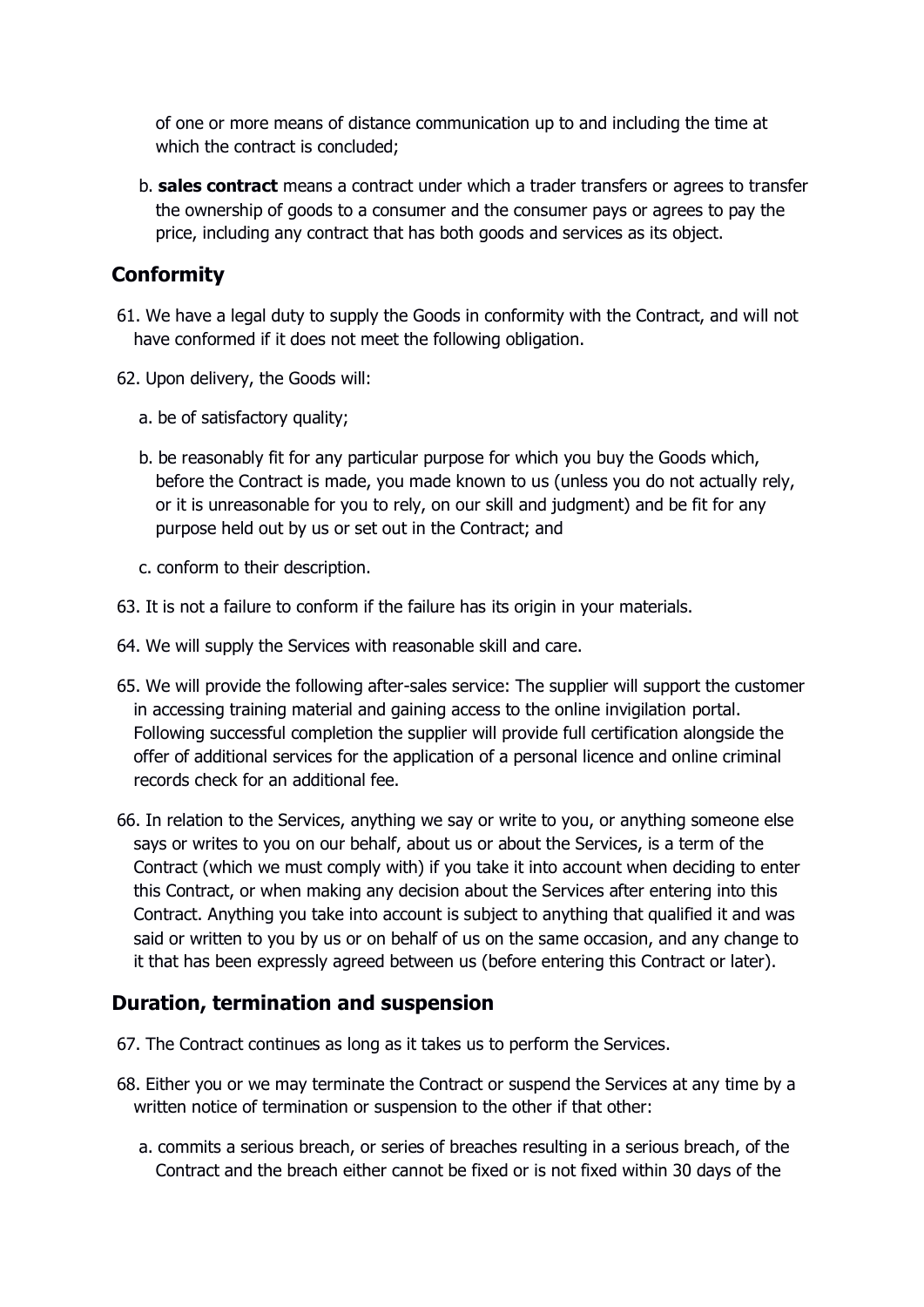written notice; or

- b. is subject to any step towards its bankruptcy or liquidation.
- 69. On termination of the Contract for any reason, any of our respective remaining rights and liabilities will not be affected.

#### **Successors and our sub-contractors**

70. Either party can transfer the benefit of this Contract to someone else, and will remain liable to the other for its obligations under the Contract. The Supplier will be liable for the acts of any sub-contractors who it chooses to help perform its duties.

#### **Circumstances beyond the control of either party**

- 71. In the event of any failure by a party because of something beyond its reasonable control:
	- a. the party will advise the other party as soon as reasonably practicable; and
	- b. the party's obligations will be suspended so far as is reasonable, provided that that party will act reasonably, and the party will not be liable for any failure which it could not reasonably avoid, but this will not affect the Customer's above rights relating to delivery (and the right to cancel below).

#### **Privacy**

- 72. Your privacy is critical to us. We respect your privacy and comply with the General Data Protection Regulation with regard to your personal information.
- 73. These Terms and Conditions should be read alongside, and are in addition to our policies, including our privacy policy (nationalcompliancetraining.co.uk/privacy) and cookies policy (nationalcompliancetraining.co.uk/cookies).
- 74. For the purposes of these Terms and Conditions:
	- a. 'Data Protection Laws' means any applicable law relating to the processing of Personal Data, including, but not limited to the Directive 95/46/EC (Data Protection Directive) or the GDPR.
	- b. 'GDPR' means the General Data Protection Regulation (EU) 2016/679.
	- c. 'Data Controller', 'Personal Data' and 'Processing' shall have the same meaning as in the GDPR.
- 75. We are a Data Controller of the Personal Data we Process in providing the Services and Goods to you.
- 76. Where you supply Personal Data to us so we can provide Services and Goods to you, and we Process that Personal Data in the course of providing the Services and Goods to you, we will comply with our obligations imposed by the Data Protection Laws: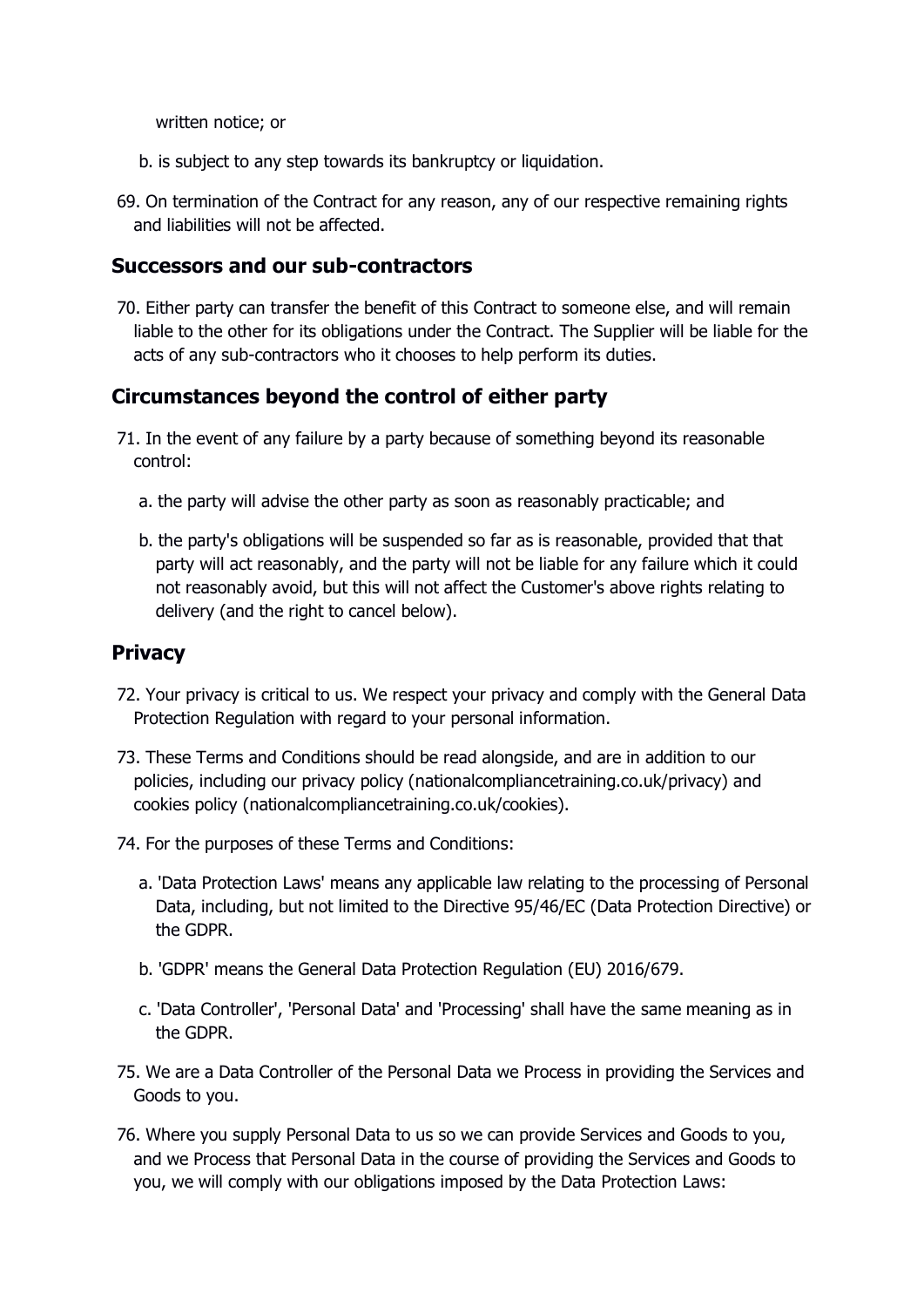- a. before or at the time of collecting Personal Data, we will identify the purposes for which information is being collected;
- b. we will only Process Personal Data for the purposes identified;
- c. we will respect your rights in relation to your Personal Data; and
- d. we will implement technical and organisational measures to ensure your Personal Data is secure.
- 77. For any enquiries or complaints regarding data privacy, you can contact our Data Protection Officer at the following e-mail address: info@nationalcompliancetraining.co.uk.

## **Excluding liability**

78. The Supplier does not exclude liability for: (i) any fraudulent act or omission; or (ii) death or personal injury caused by negligence or breach of the Supplier's other legal obligations. Subject to this, we are not liable for (i) loss which was not reasonably foreseeable to both parties at the time when the Contract was made, or (ii) loss (eg loss of profit) to your business, trade, craft or profession which would not be suffered by a Consumer - because we believe you are not buying the Services and Goods wholly or mainly for your business, trade, craft or profession.

## **Governing law, jurisdiction and complaints**

- 79. The Contract (including any non-contractual matters) is governed by the law of England and Wales.
- 80. Disputes can be submitted to the jurisdiction of the courts of England and Wales or, where the Customer lives in Scotland or Northern Ireland, in the courts of respectively Scotland or Northern Ireland.
- 81. We try to avoid any dispute, so we deal with complaints as follows: If a dispute occurs customers should contact us to find a solution. We will aim to respond with an appropriate solution within 5 days.